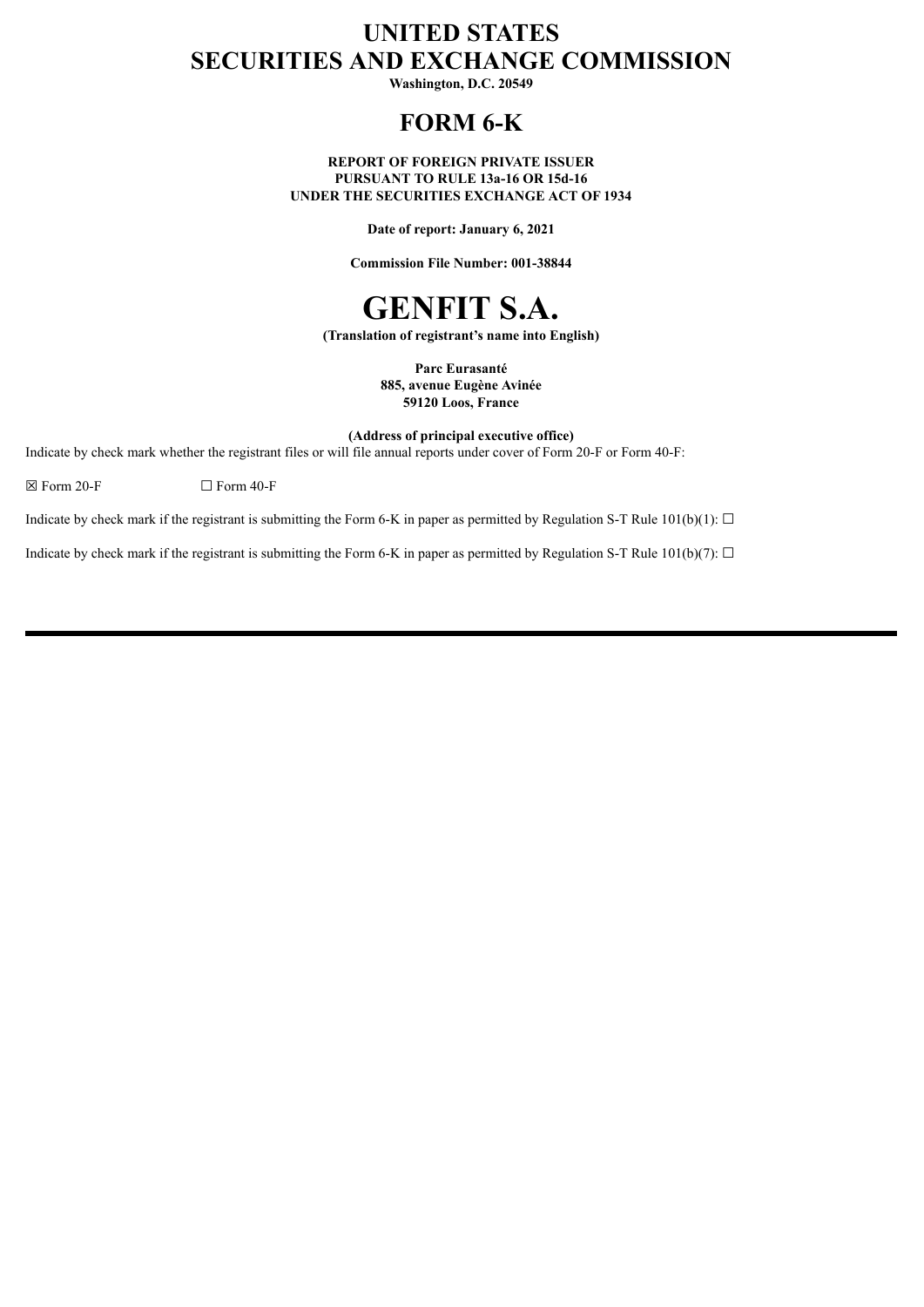[99.1](#page-3-0) Press Release dated [January](#page-3-0) 6, 2021

**Exhibit Description**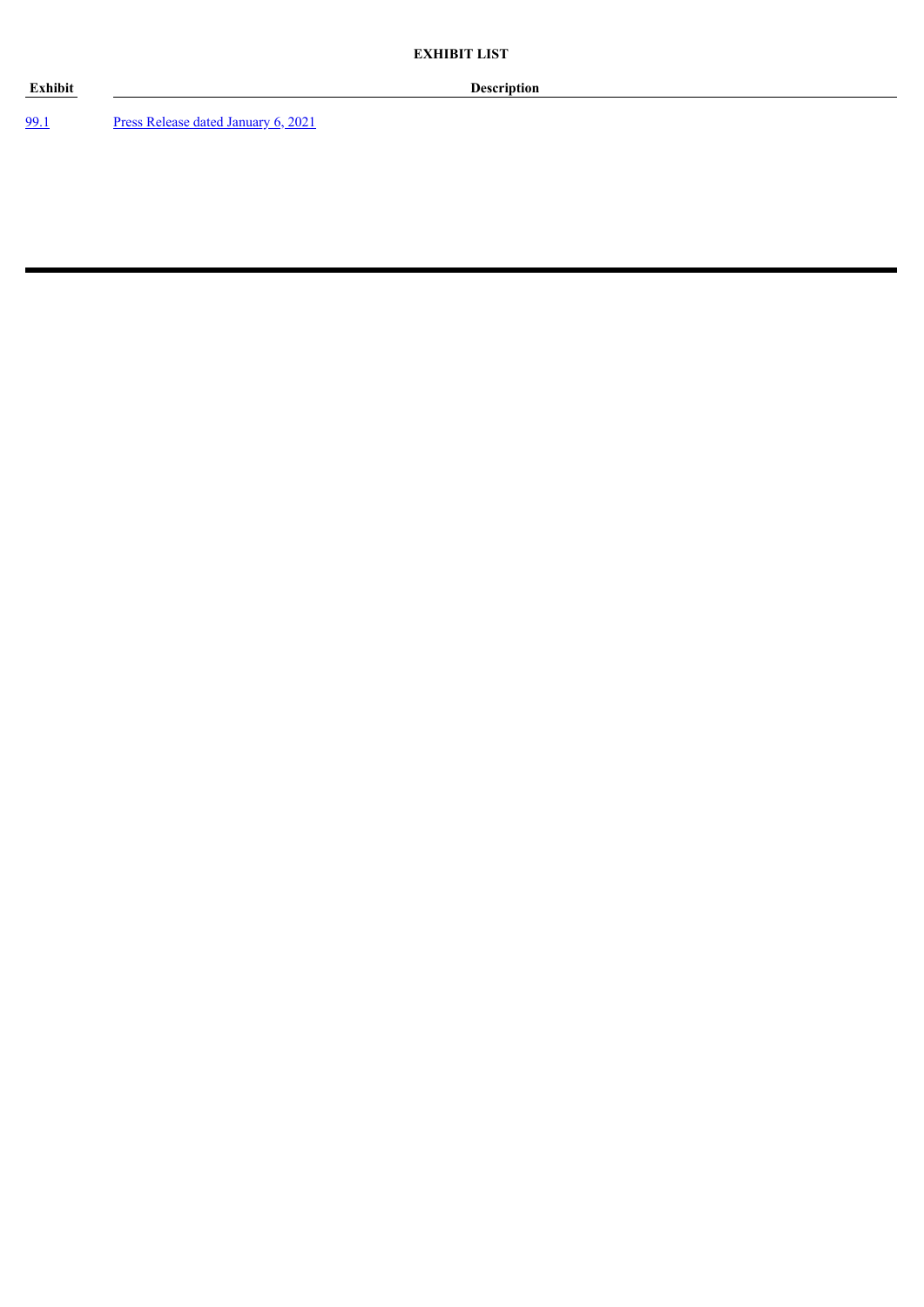# **SIGNATURES**

Pursuant to the requirements of the Securities Exchange Act of 1934, the registrant has duly caused this report to be signed on its behalf by the undersigned, thereunto duly authorized.

# **GENFIT S.A.**

Date: January 6, 2021 By: /s/ Pascal PRIGENT

Name: Pascal PRIGENT Title: Chief Executive Officer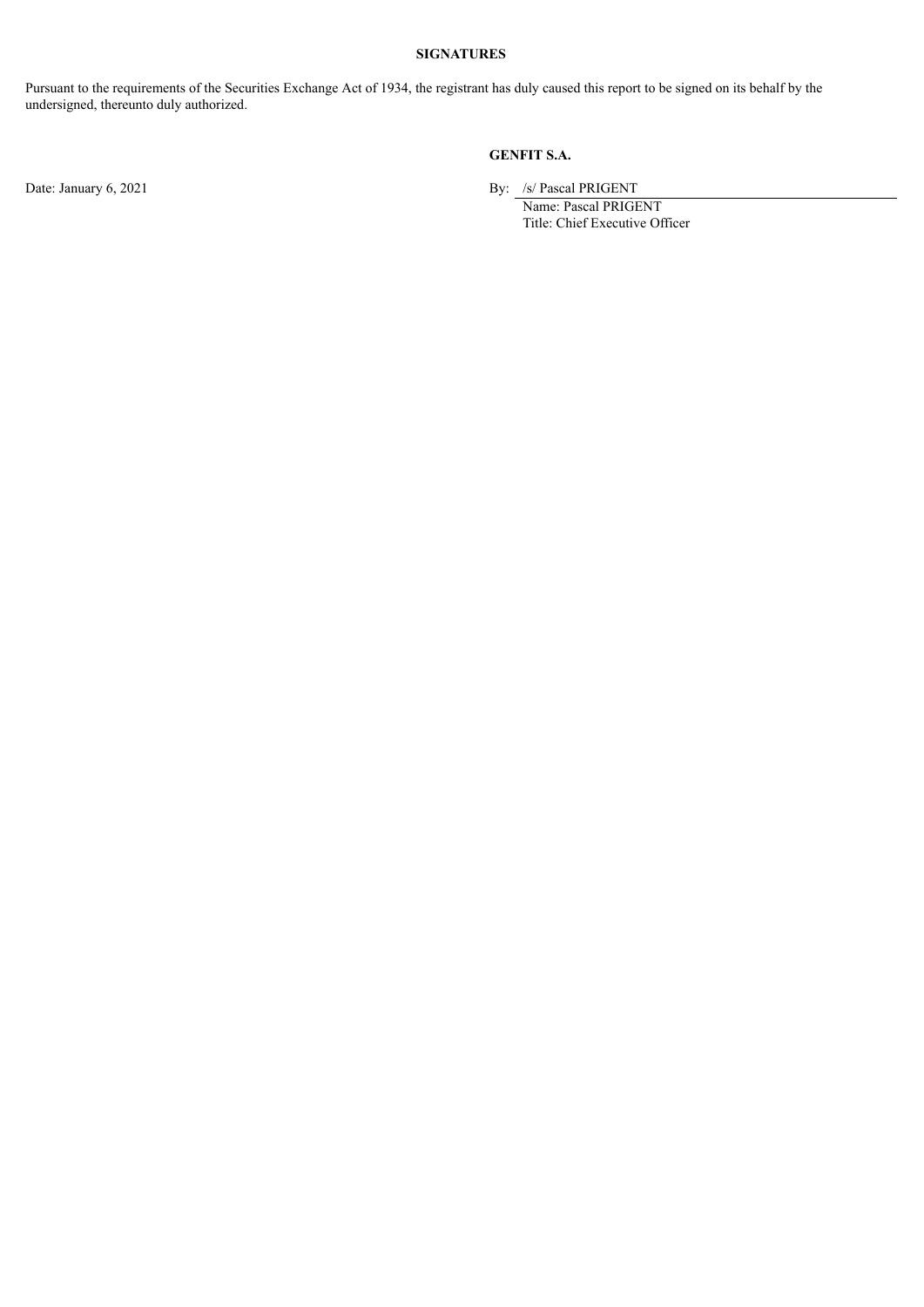<span id="page-3-0"></span>

# **GENFIT to Present at Upcoming Investor Conferences and Host a PBC KOL Event**

**Lille, France; Cambridge, MA; January 6, 2021** - **GENFIT (Nasdaq and Euronext: GNFT)**, a late- stage biopharmaceutical company dedicated to improving the lives of patients with metabolic and liver diseases**,** today announced that it will be presenting at the following upcoming investor conferences and host a Primary Biliary Cholangitis (PBC) KOL event for the financial community.

#### **Investor Conferences**

- Oddo 24th BHF Forum, January 7 8, 2021;
- Solebury Trout Management Access Event, January 6 15, 2021;
- Invest Securities Biomed Event, January 26 27, 2021;
- Leerink Annual Global Healthcare Conference, February 23 25, 2021.

#### **PBC KOL EVENT for the financial community**

GENFIT will host a KOL event on Primary Biliary Cholangitis (PBC), the main indication for its lead product elafibranor, a dual PPAR a/d agonist. The event will feature presentations from GENFIT senior management and KOLs engaged in the management of PBC patients. The program will focus on the PBC treatment landscape, the utilization of elafibranor in PBC, and the PBC commercial opportunity. Two sessions will be organized, one in English and one in French. The event dates will be communicated shortly, and information will be available on the investor page of GENFIT's corporate website, under the events section, at https://ir.genfit.com.

#### **ABOUT GENFIT**

GENFIT is a late-stage biopharmaceutical company dedicated to improving the lives of patients with cholestatic and metabolic chronic liver diseases. GENFIT is a pioneer in the field of nuclear receptor-based drug discovery, with a rich history and strong scientific heritage spanning more than two decades. GENFIT is currently enrolling in ELATIVE™, a Phase 3 clinical trial evaluating elafibranor in patients with Primary Biliary Cholangitis (PBC). As part of GENFIT's comprehensive approach to clinical management of patients with liver disease, the Company is also developing NIS4™, a new, non-invasive blood-based diagnostic technology which could enable easier identification of patients with at-risk NASH. NIS4™ technology has been licensed to LabCorp in the U.S. and Canada for the development and commercialization of a blood-based molecular diagnostic test powered by NIS4™ technology. GENFIT has facilities in Lille and Paris, France, and

**GENFIT** | 885 Avenue Eugène Avinée, 59120 Loos - FRANCE | +333 2016 4000 | www.genfit.com 1